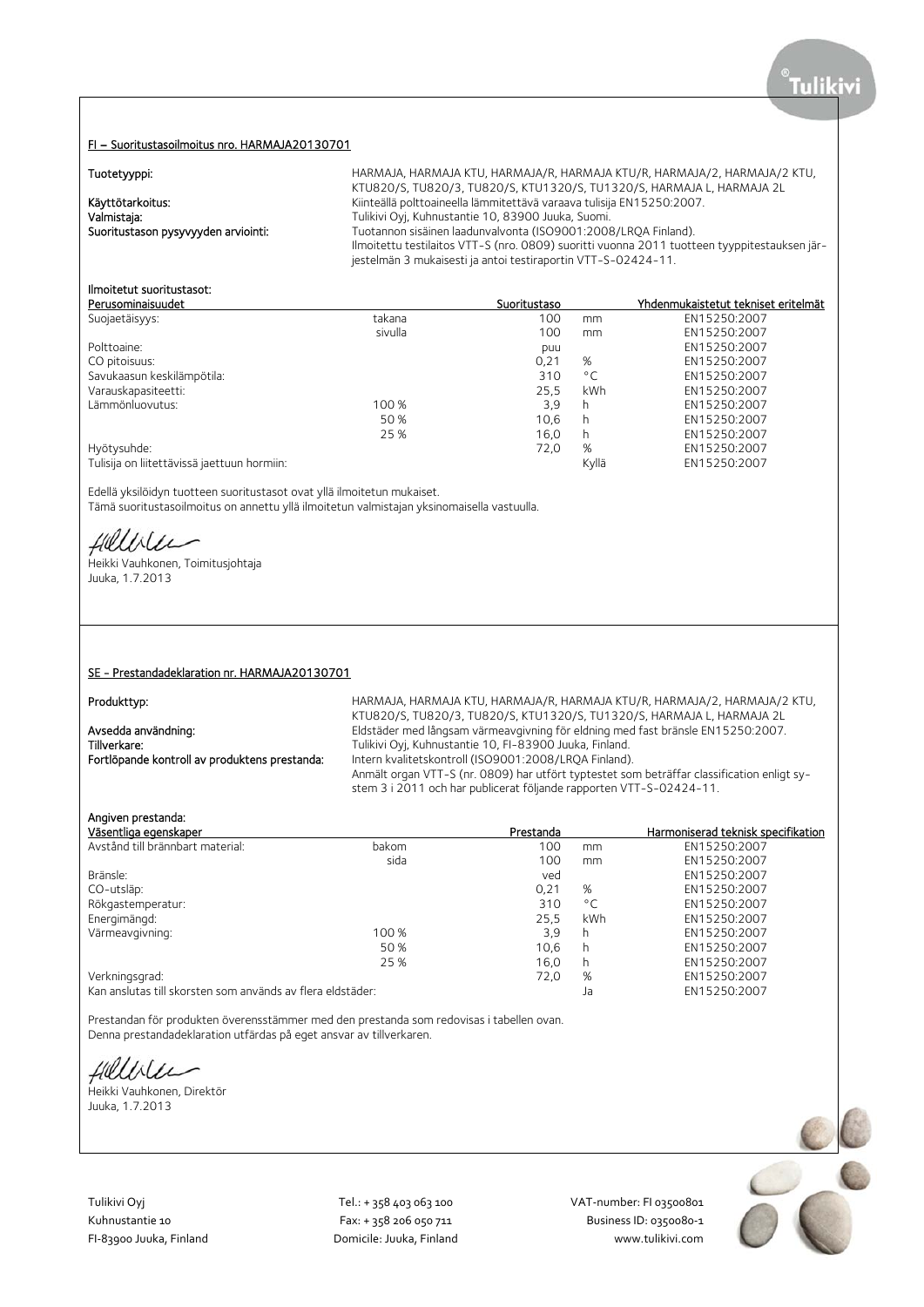## EN - Declaration of Performance nr. HARMAJA20130701

| Product type:                             | HARMAJA, HARMAJA KTU, HARMAJA/R, HARMAJA KTU/R, HARMAJA/2, HARMAJA/2 KTU,                  |
|-------------------------------------------|--------------------------------------------------------------------------------------------|
|                                           | KTU820/S, TU820/3, TU820/S, KTU1320/S, TU1320/S, HARMAJA L, HARMAJA 2L                     |
| Intended use:                             | Slow heat release appliance fired by solid fuel EN15250:2007.                              |
| Manufacturer:                             | Tulikivi Oyj, Kuhnustantie 10, FI-83900 Juuka, Finland.                                    |
| Verification of constancy of performance: | Internal quality control (ISO9001:2008/LRQA Finland).                                      |
|                                           | The notified laboratory VTT-S (nr. 0809) performed the determination of the product type   |
|                                           | on the basis of type testing under system 3 in the year 2011 and issued test report VTT-S- |
|                                           | $02424 - 11$                                                                               |

# Declared performance:

| <b>Essential Characteristics</b>                                |       | Performance |              | Harmonized technical specification |
|-----------------------------------------------------------------|-------|-------------|--------------|------------------------------------|
| Distance to combustible materials:                              | rear  | 100         | mm           | EN15250:2007                       |
|                                                                 | sides | 100         | mm           | EN15250:2007                       |
| Fuel types:                                                     |       | firewood    |              | EN15250:2007                       |
| CO emissions:                                                   |       | 0.21        | %            | EN15250:2007                       |
| Max. flue gas temperature:                                      |       | 310         | $^{\circ}$ C | EN15250:2007                       |
| Thermal storage capacity:                                       |       | 25.5        | <b>kWh</b>   | EN15250:2007                       |
| Heat output:                                                    | 100 % | 3,9         | h            | EN15250:2007                       |
|                                                                 | 50 %  | 10,6        | h            | EN15250:2007                       |
|                                                                 | 25 %  | 16.0        | h            | EN15250:2007                       |
| Energy efficiency:                                              |       | 72,0        | %            | EN15250:2007                       |
| Connection of multiple fireplaces on shared flue pipe possible: |       |             | Yes          | EN15250:2007                       |

The performance of the product is in conformity with the above declared performance. This declaration of performance is issued under the sole responsibility of the manufacturer.

Hillvier

Heikki Vauhkonen, Managing Director Juuka, 1.7.2013

## DE – Leistungserklärung Nr. HARMAJA20130701

Produkttyp: entitled that the HARMAJA, HARMAJA KTU, HARMAJA/R, HARMAJA KTU/R, HARMAJA/2, HARMAJA/2 KTU, KTU820/S, TU820/3, TU820/S, KTU1320/S, TU1320/S, HARMAJA L, HARMAJA 2L Vorgesehener Verwendungszweck: Speicherfeuerstätte für feste Brennstoffe EN15250:2007.<br>Tulikivi Oyj, Kuhnustantie 10, FI-83900 Juuka, Finnland. Hersteller: Tulikivi Oyj, Kuhnustantie 10, FI-83900 Juuka, Finnland.<br>
Überprüfung der Leistungsbeständigkeit: Interne Qualitätskontrolle (ISO9001:2008/LRQA Finnlar Interne Qualitätskontrolle (ISO9001:2008/LRQA Finnland). Die notifizierte Stelle VTT-S (Nr. 0809) hat die Typprüfung nach dem System 3 im Jahr 2011 durchgeführt und folgenden Testreport ausgestellt: VTT-S-02424-11.

# Erklärte Leistung:

| Wesentliche Merkmale                                       |          | Leistuna  |        | Harmonisierte technische Spezifikation |
|------------------------------------------------------------|----------|-----------|--------|----------------------------------------|
| Abstand zu brennbaren Bauteilen:                           | hinten   | 100       | mm     | EN15250:2007                           |
|                                                            | seitlich | 100       | mm     | EN15250:2007                           |
| Brennstoff:                                                |          | Brennholz |        | EN15250:2007                           |
| CO Emissionen:                                             |          | 0.21      | %      | EN15250:2007                           |
| Abgastemperatur:                                           |          | 310       | °C     | EN15250:2007                           |
| Gespeicherte Energie:                                      |          | 25.5      | kWh    | EN15250:2007                           |
| Wärmeabgabe:                                               | 100 %    | 3,9       | h      | EN15250:2007                           |
|                                                            | 50 %     | 10.6      | h      | EN15250:2007                           |
|                                                            | 25 %     | 16.0      | h      | EN15250:2007                           |
| Wirkungsgrad:                                              |          | 72,0      | %      | EN15250:2007                           |
| Für Mehrfachhologung auf gemeingamen Scharnstein gegignet: |          |           | $\sim$ | TMETED.2007                            |

Für Mehrfachbelegung auf gemeinsamen Schornstein geeignet: Ja EN15250:2007

Die Leistung des Produkts entspricht der oben erklärten Leistung. Verantwortlich für die Erstellung dieser Leistungserklärung ist allein der Hersteller.

fieldster

Heikki Vauhkonen, Geschäftsleiter Juuka, 1.7.2013

Tulikivi Oyj Tel.: + 358 403 063 100 VAT‐number: FI 03500801

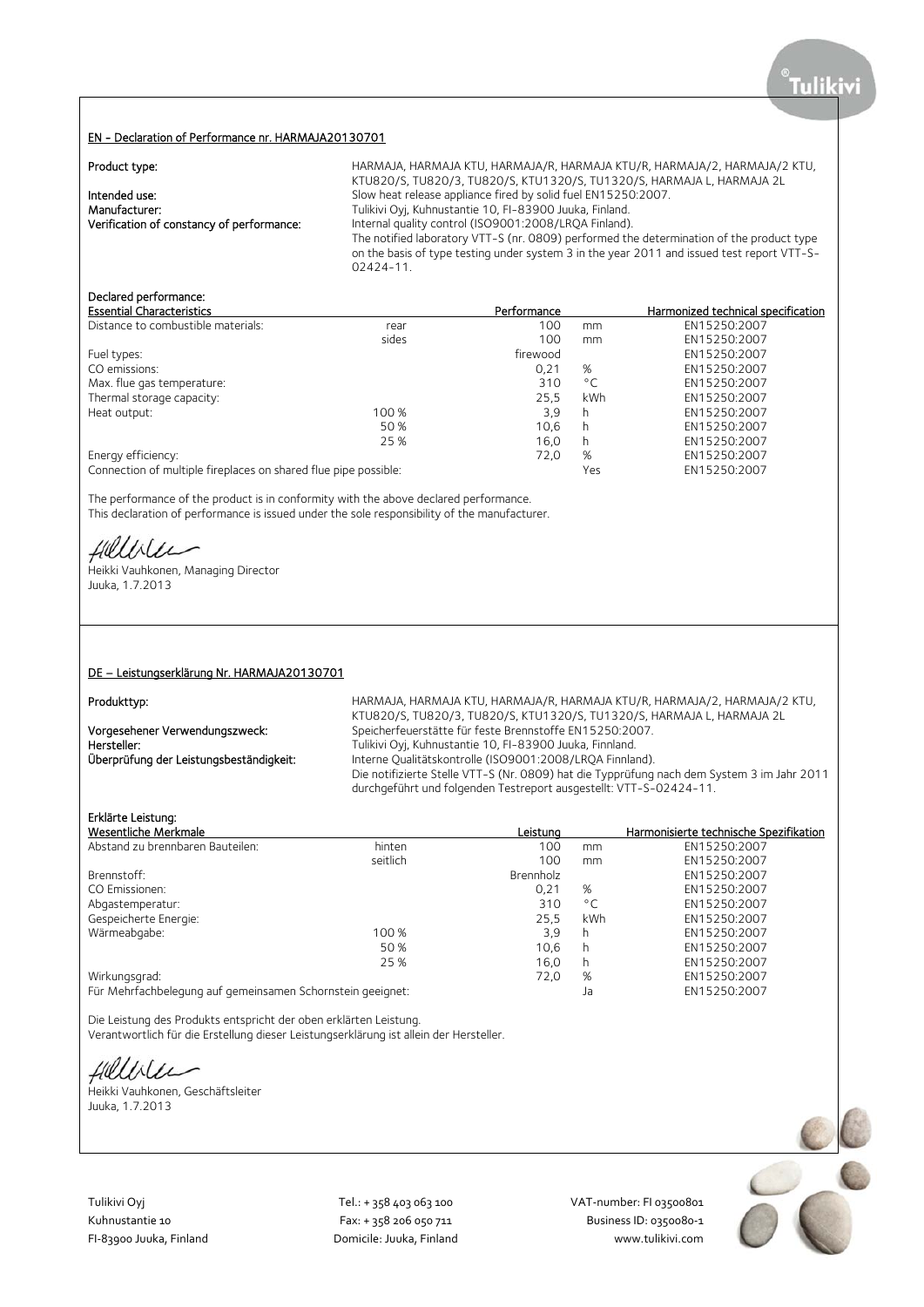## FR - Déclaration des performances no. HARMAJA20130701

| Type de produit:                             | HARMAJA, HARMAJA KTU, HARMAJA/R, HARMAJA KTU/R, HARMAJA/2, HARMAJA/2 KTU,                                                                                                                |
|----------------------------------------------|------------------------------------------------------------------------------------------------------------------------------------------------------------------------------------------|
|                                              | KTU820/S, TU820/3, TU820/S, KTU1320/S, TU1320/S, HARMAJA L, HARMAJA 2L                                                                                                                   |
| Usage prévu:                                 | Poêle-cheminée à accumulation de chaleur faisant appel à un combustible EN15250:2007.                                                                                                    |
| Fabricant:                                   | Tulikivi Oyj, Kuhnustantie 10, FI-83900 Juuka, Finlande.                                                                                                                                 |
| Evaluation de la stabilité des performances: | Contrôle de qualité interne (ISO9001:2008/LROA Finlande).                                                                                                                                |
|                                              | Le laboratoire d'essais notifié VTT-S (no. 0809) a effectué la détermination du produit type<br>sur la base d'essais de type système 3 en 2011 et a issu le rapport de test VTT-S-02424- |
|                                              |                                                                                                                                                                                          |

# Performances déclarées:

| Caractéristiques essentielles                                                                                  |         | Performances |              | Spécifications techniques harmonisées |
|----------------------------------------------------------------------------------------------------------------|---------|--------------|--------------|---------------------------------------|
| Distance aux éléments structurels inflammables:                                                                | arrière | 100          | mm           | EN15250:2007                          |
|                                                                                                                | côtés   | 100          | mm           | EN15250:2007                          |
| Combustible:                                                                                                   |         | bois         |              | EN15250:2007                          |
| Émissions de CO:                                                                                               |         | 0,21         | %            | EN15250:2007                          |
| Température des gaz évacués:                                                                                   |         | 310          | $^{\circ}$ C | EN15250:2007                          |
| Energie stockée:                                                                                               |         | 25.5         | kWh          | EN15250:2007                          |
| Restitution thermique:                                                                                         | 100 %   | 3,9          | h            | EN15250:2007                          |
|                                                                                                                | 50 %    | 10.6         | h            | EN15250:2007                          |
|                                                                                                                | 25 %    | 16.0         | h            | EN15250:2007                          |
| Rendement:                                                                                                     |         | 72.0         | %            | EN15250:2007                          |
| . De energialement en exilidade incorporational est different en madridisment energiale de la lamificación del |         |              |              | F M 1 F 2 F 0.2007                    |

Raccordement possible à une cheminée s'utilisant pour plusieurs appareils de chauffage: Oui EN15250:2007

Les performances du produit sont conformes aux performances déclarées indiquées en haut. La présente déclaration des performances est établie sous la seule responsabilité du fabricant.

Hillvier

Heikki Vauhkonen, Directeur Général Juuka, 1.7.2013

## NL - Prestatieverklaring nr. HARMAJA20130701

Producttype: hARMAJA, HARMAJA, HARMAJA KTU, HARMAJA/R, HARMAJA KTU/R, HARMAJA/2, HARMAJA/2 KTU, KTU820/S, TU820/3, TU820/S, KTU1320/S, TU1320/S, HARMAJA L, HARMAJA 2L Beoogd gebruik: <br>Accumulerende toestelle gestookt met vaste brandstof EN15250:2007.<br>Tulikivi Ovi. Kuhnustantie 10. FI-83900 Juuka. Finland. Tulikivi Oyj, Kuhnustantie 10, FI-83900 Juuka, Finland. Verificatie van de prestatiebestendigheid: Interne kwaliteitscontrole (ISO9001:2008/LRQA Finland). De genotificeerde testlaboratorium VTT-S (nr. 0809) heeft de typetest uitgevoerd op basis van testen uitgevoerd volgens systeem 3 in 2011 met testverslag VTT-S-02424-11 als resultaat.

# Aangegeven prestatie:

| Essentiële kenmerken                    |            | Prestaties                             |              | Geharmoniseerde technische specificatie |
|-----------------------------------------|------------|----------------------------------------|--------------|-----------------------------------------|
| Afstand tot brandbare constructiedelen: | achterkant | 100                                    | mm           | EN15250:2007                            |
|                                         | zijkant    | 100                                    | mm           | EN15250:2007                            |
| Brandstof:                              |            | hout                                   |              | EN15250:2007                            |
| CO-emissies:                            |            | 0,21                                   | %            | EN15250:2007                            |
| Rookgastemperatuur:                     |            | 310                                    | $^{\circ}$ C | EN15250:2007                            |
| Hoeveelheid energie:                    |            | 25.5                                   | kWh          | EN15250:2007                            |
| Warmteafgifte:                          | 100 %      | 3,9                                    | h            | EN15250:2007                            |
|                                         | 50 %       | 10.6                                   | h            | EN15250:2007                            |
|                                         | 25 %       | 16.0                                   | h            | EN15250:2007                            |
| Rendement:                              |            | 72.0                                   | %            | EN15250:2007                            |
| $\mathbf{1}$                            |            | the state of the state of the state of |              | $-111 - 220 - 220 - 7$                  |

Kan worden aangesloten op een door meerdere verwarmingstoestellen gebruikt rookkanaal: Ja EN15250:2007

De prestaties van het product voldoen aan de hierboven vermelde prestatieverklaringen.

Deze prestatieverklaring is verstrekt onder de exclusieve verantwoordelijkheid van de fabrikant.

Hellile

Heikki Vauhkonen, Directeur Juuka, 1.7.2013

Tulikivi Oyj Tel.: + 358 403 063 100 VAT‐number: FI 03500801

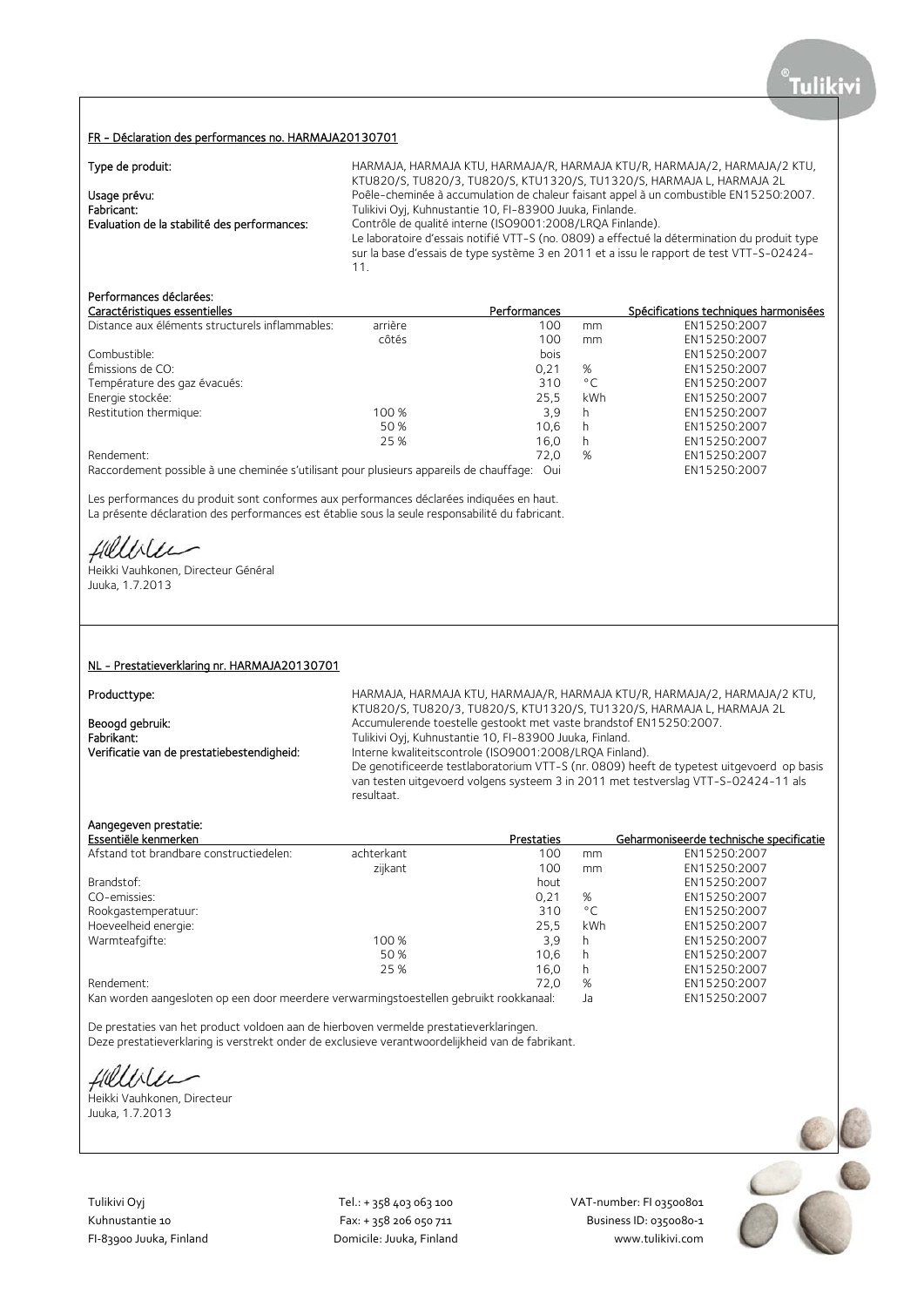## IT - Dichiarazione di prestazione nro. HARMAJA20130701

| Prodotto - tipo:                                | HARMAJA, HARMAJA KTU, HARMAJA/R, HARMAJA KTU/R, HARMAJA/2, HARMAJA/2 KTU,                    |
|-------------------------------------------------|----------------------------------------------------------------------------------------------|
|                                                 | KTU820/S, TU820/3, TU820/S, KTU1320/S, TU1320/S, HARMAJA L, HARMAJA 2L                       |
| Uso previsto:                                   | Apparecchi domestici a lento rilascio di calore alimentati a combustibili EN15250:2007.      |
| Fabbricante:                                    | Tulikivi Oyj, Kuhnustantie 10, FI-83900 Juuka, Finlandia.                                    |
| Verificazione della costanza della prestazione: | Controllo di qualità interno (ISO9001:2008/LROA Finlandia).                                  |
|                                                 | L'organismo notificato VTT-S (nro. 0809) ha effettuato le prove di tipo secondo il sistema 3 |
|                                                 | nel 2011 e ha rilasciato la seguente rapporto di prova: VTT-S-02424-11.                      |

# Prestazione dichiarata:

| Caratteristiche essenziali           |       | Prestazione |              | Documento di riferimento |
|--------------------------------------|-------|-------------|--------------|--------------------------|
| Distanza dei materiali infiammabili: | retro | 100         | mm           | EN15250:2007             |
|                                      | lato  | 100         | mm           | EN15250:2007             |
| Combustibile:                        |       | legna       |              | EN15250:2007             |
| Emissioni CO:                        |       | 0.21        | %            | EN15250:2007             |
| Temperatura dei gas in uscita:       |       | 310         | $^{\circ}$ C | EN15250:2007             |
| Energia accumulata:                  |       | 25.5        | kWh          | EN15250:2007             |
| Rilascio del calore:                 | 100%  | 3.9         | h            | EN15250:2007             |
|                                      | 50%   | 10.6        | h            | EN15250:2007             |
|                                      | 25%   | 16.0        | h            | EN15250:2007             |
| Rendimento:                          |       | 72.0        | %            | EN15250:2007             |

Adatta per essere collegata a una canna fumaria utilizzata da vari apparecchi di riscaldamento: Si EN15250:2007

La prestazione del prodotto conforme alla prestazione dichiarata sopra.

Si rilascia la presente dichiarazione di prestazione sotto la responsabilità esclusiva del fabbricante.

Hillble

Heikki Vauhkonen, Direttore Juuka, 1.7.2013

### ET - Toimivusdeklaratsioon nr. HARMAJA20130701

Tootetüüp: Tootetüüp: Entimated Tarmaya, HARMAJA, HARMAJA/R, HARMAJA/R, HARMAJA/R, HARMAJA/2, HARMAJA/2 KTU, KTU820/S, TU820/3, TU820/S, KTU1320/S, TU1320/S, HARMAJA L, HARMAJA 2L Ettenähtud kasutusotstarve: Tahke kütusega köetav soojustsalvestav küttekolle EN15250:2007.<br>Tootja: Tulikivi Oyj, Kuhnustantie 10, FI-83900 Juuka, Soome. Tootja:<br>
Tulikivi Oyj, Kuhnustantie 10, FI-83900 Juuka, Soome.<br>
Toimivuse püsivuse kontrollimise süsteem: Sisemine kvaliteedikontroll (ISO9001:2008/LRQA Soome. Sisemine kvaliteedikontroll (ISO9001:2008/LRQA Soome). Teavitatud asutus VTT-S (nr. 0809) on juhatanud tüübihindamine pärast süsteemi 3 aastal 2011 a on välja andnud järgmise testraporti VTT-S-02424-11.

# Deklareeritud toimivus:

| Põhiomadused                                     |                                                                      | Toimivus |              | Ühtlustatud tehniline kirieldus |
|--------------------------------------------------|----------------------------------------------------------------------|----------|--------------|---------------------------------|
| Kaugus põlevast materjalist konstruktsioonidest: | taga                                                                 | 100      | mm           | EN15250:2007                    |
|                                                  | kõrval                                                               | 100      | mm           | EN15250:2007                    |
| Kütus:                                           |                                                                      | puu      |              | EN15250:2007                    |
| Põlemissaaduste CO sisaldus:                     |                                                                      | 0.21     | %            | EN15250:2007                    |
| Väljuva gaasi temperatuur:                       |                                                                      | 310      | $^{\circ}$ C | EN15250:2007                    |
| Salvestatud energiahulk:                         |                                                                      | 25.5     | <b>kWh</b>   | EN15250:2007                    |
| Soojuse eraldumine:                              | 100%                                                                 | 3,9      | h            | EN15250:2007                    |
|                                                  | 50%                                                                  | 10.6     | h            | EN15250:2007                    |
|                                                  | 25%                                                                  | 16.0     | h            | EN15250:2007                    |
| Kasutegur:                                       |                                                                      | 72.0     | %            | EN15250:2007                    |
|                                                  | Sobib ühendamiseks mitme küttekolde poolt kasutatava korstnalõõriga: |          | Ja           | EN15250:2007                    |

Toote toimivus on kooskõlas ülalosutatud deklareeritud toimivusega. Käesolev toimivusdeklaratsioon on välja antud tootja ainuvastutusel.

fieldster

Heikki Vauhkonen, Tegevdirektor Juuka, 1.7.2013



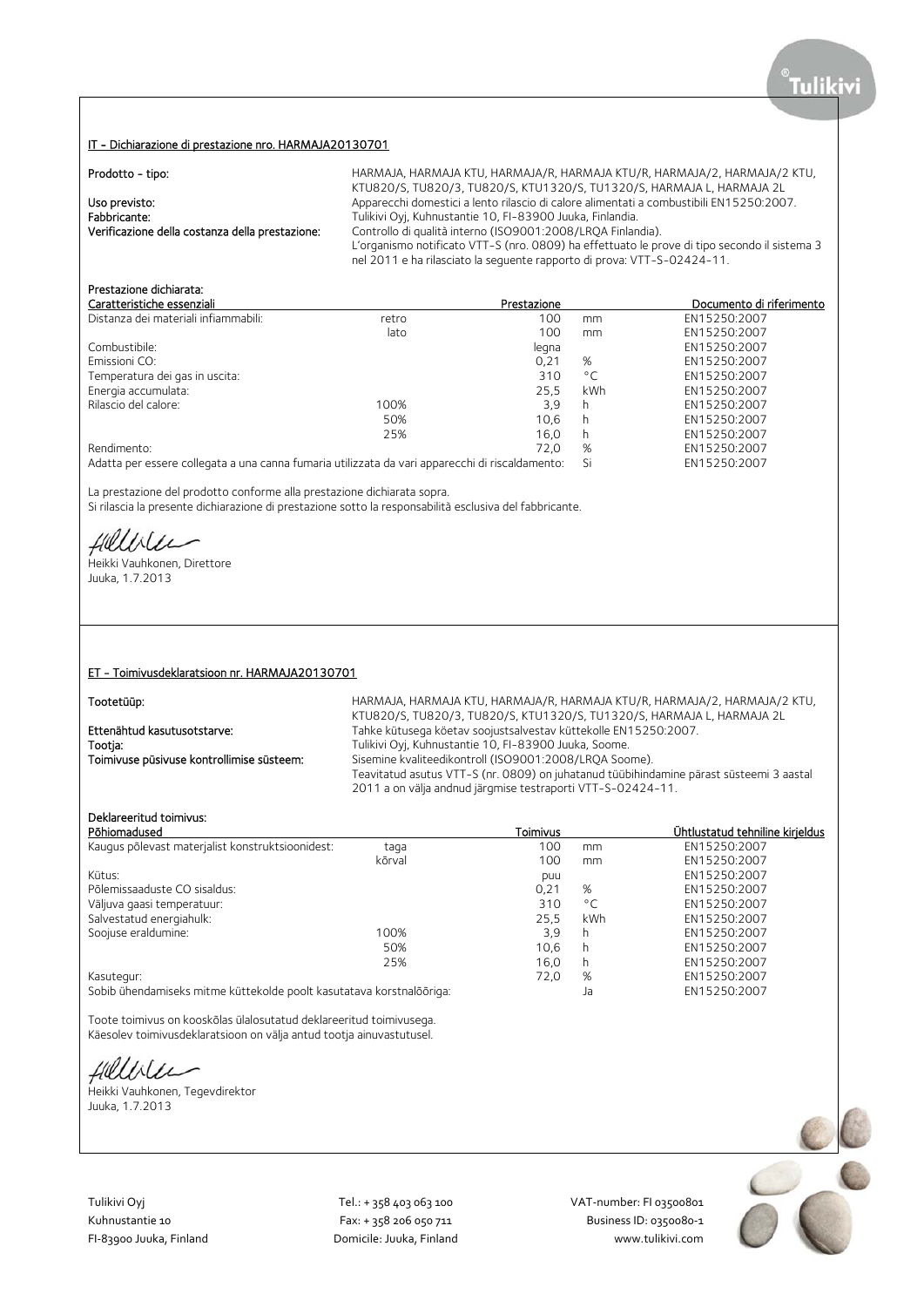## LT - Eksploatacini**ų** savybi**ų** deklaracij**ą** nr. HARMAJA20130701

| Produkto tipas:                                   | HARMAJA, HARMAJA KTU, HARMAJA/R, HARMAJA KTU/R, HARMAJA/2, HARMAJA/2 KTU,                     |
|---------------------------------------------------|-----------------------------------------------------------------------------------------------|
|                                                   | KTU820/S, TU820/3, TU820/S, KTU1320/S, TU1320/S, HARMAJA L, HARMAJA 2L                        |
| Paskirtis:                                        | Lėtai šiluma išskiriantys kietuoju kuru kūrenami buitiniai šildytuvai EN15250:2007.           |
| Gamintojas:                                       | Tulikivi Oyj, Kuhnustantie 10, FI-83900 Juuka, Suomija.                                       |
| Nuolatinis eksploataciniu savybiu sertifikavimas: | Vidaus kokybės kontrolės (ISO9001:2008/LROA Suomija).                                         |
|                                                   | Notifikuotoji sertifikavimo įstaiga VTT-S (nr. 0809) atliko testą pagal sistemą 3 metais 2011 |
|                                                   | ir išdavė sertifikata VTT-S-02424-11.                                                         |

# Deklaruojamos eksploatacin**ė**s savyb**ė**s:

|                                                       | Eksploatacinės savybės |              | Darnioji techninė specifikacija |
|-------------------------------------------------------|------------------------|--------------|---------------------------------|
| nuo galinės sienelės                                  | 100                    | mm           | EN15250:2007                    |
| iš šono                                               | 100                    | mm           | EN15250:2007                    |
|                                                       | malkos                 |              | EN15250:2007                    |
|                                                       | 0.21                   | %            | EN15250:2007                    |
|                                                       | 310                    | $^{\circ}$ C | EN15250:2007                    |
|                                                       | 25.5                   | kWh          | EN15250:2007                    |
| 100 %                                                 | 3.9                    | h            | EN15250:2007                    |
| 50 %                                                  | 10.6                   | h            | EN15250:2007                    |
| 25 %                                                  | 16.0                   | h            | EN15250:2007                    |
|                                                       | 72,0                   | %            | EN15250:2007                    |
| Keletos krosnių pajungimas į vieną dūmtraukį-galimas: |                        | Taip         | EN15250:2007                    |
|                                                       |                        |              |                                 |

Produkto eksploatacinės savybės atitinka deklaruotas eksploatacines savybes. Ši eksploatacinių savybių deklaracija išduota tik nurodyto gamintojo atsakomybe.

Hilliler

Heikki Vauhkonen, Generalinis Direktorius Juuka, 1.7.2013

### LV – Veiktsp**ē**jas deklar**ā**cija nr. HARMAJA20130701

# Produkta veids:

HARMAJA, HARMAJA KTU, HARMAJA/R, HARMAJA KTU/R, HARMAJA/2, HARMAJA/2 KTU, KTU820/S, TU820/3, TU820/S, KTU1320/S, TU1320/S, HARMAJA L, HARMAJA 2L Lietošanas veids: Cietā kurināmā sildiekārtas ar lēnu siltumatdevi EN15250:2007.<br>
Ražotājs: Cietā kurināmā sildiekārtas ar lēnu siltumatdevi EN15250:2007. Ražot**ā**js: Tulikivi Oyj, Kuhnustantie 10, FI-83900 Juuka, Somija. Iekšēja kvalitātes pārbaude (ISO9001:2008/LRQA Somija). Paziņotā (notificētā) institūcija VTT-S (nr. 0809) veica produkta tipa noteikšanu balstoties uz produkta 3. sistēmas tipa testiem 2011 gadā un tika izdots testēšanas pārskats VTT-S- $02424 - 11$ 

## Tehniskie r**ā**d**ī**t**ā**ji:

| Galvenie veiktspējas rādītāji                            |               | Veiktspēja     |              | Kopējā tehniskā specifkācija |
|----------------------------------------------------------|---------------|----------------|--------------|------------------------------|
| Attālums līdz degošiem materiāliem:                      | no aizmugures | 100            | mm           | EN15250:2007                 |
|                                                          | no sāniem     | 100            | mm           | EN15250:2007                 |
| Kurināmā veidi:                                          |               | malkas pagales |              | EN15250:2007                 |
| CO emisija:                                              |               | 0.21           | %            | EN15250:2007                 |
| Izplūdes gāzu temperatūra:                               |               | 310            | $^{\circ}$ C | EN15250:2007                 |
| Energoietilpība:                                         |               | 25.5           | kWh          | EN15250:2007                 |
| Siltuma jauda:                                           | 100 %         | 3,9            | h            | EN15250:2007                 |
|                                                          | 50 %          | 10.6           | h            | EN15250:2007                 |
|                                                          | 25 %          | 16.0           | h            | EN15250:2007                 |
| Lietderības koeficients:                                 |               | 72,0           | %            | EN15250:2007                 |
| Ir iespēja pievienot vairākus kamīnus pie viena dūmvada: |               |                | Jā           | EN15250:2007                 |

Produkta veiktspēja atbilst augstāk minētajiem rādītājiem. Par šīs veiktspējas deklarācijas izsniegšanu pilnībā atbild ražotājs.

Hillble

Heikki Vauhkonen, Ģenerāldirektors Juuka, 1.7.2013

Tulikivi Oyj Tel.: + 358 403 063 100 VAT‐number: FI 03500801

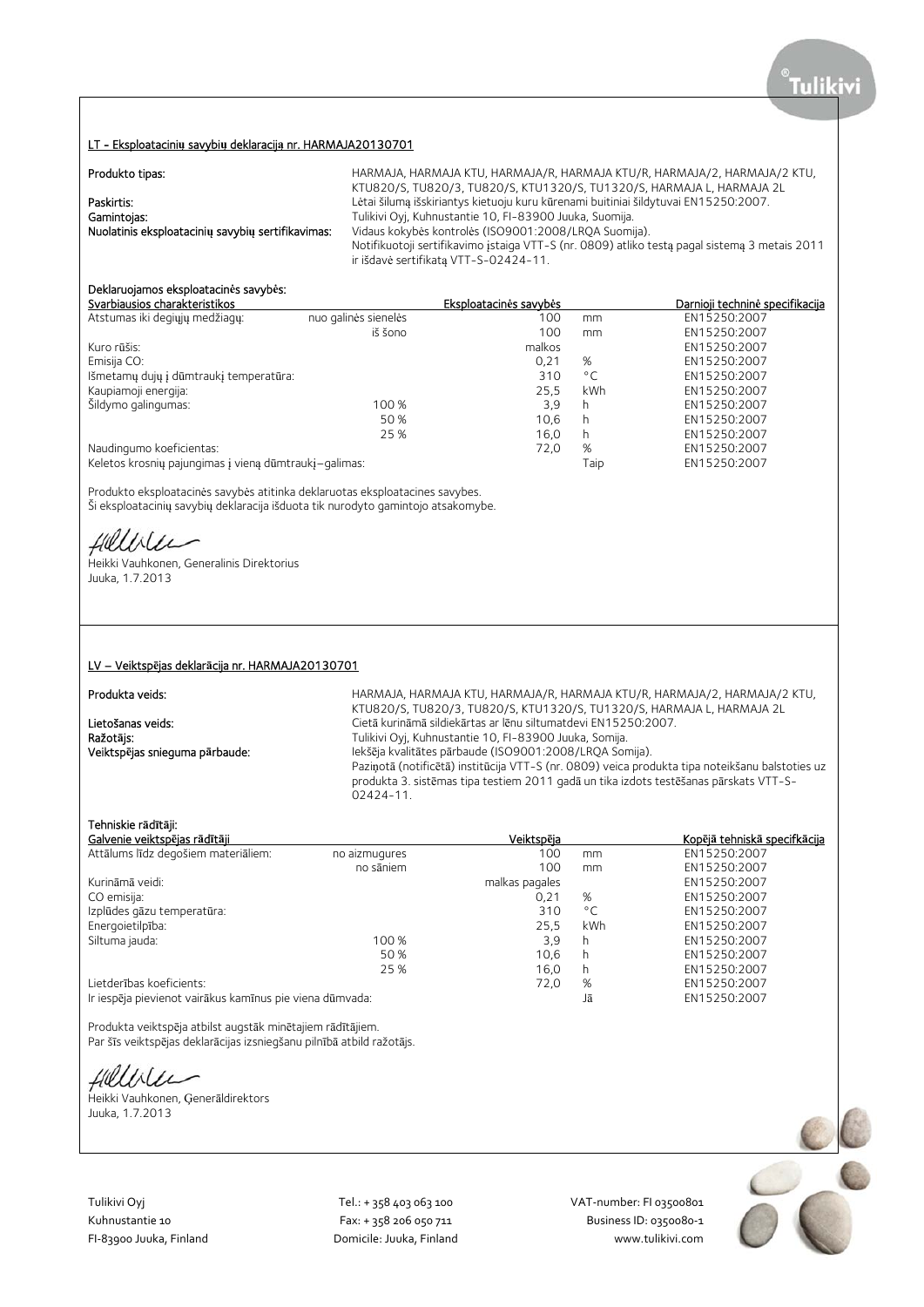### SI - Izjava o zmogljivosti nr. HARMAJA20130701

| Tip proizvoda:                                                                            | HARMAJA, HARMAJA KTU, HARMAJA/R, HARMAJA KTU/R, HARMAJA/2, HARMAJA/2 KTU,<br>KTU820/S, TU820/3, TU820/S, KTU1320/S, TU1320/S, HARMAJA L, HARMAJA 2L                                                                                                                                                                                               |
|-------------------------------------------------------------------------------------------|---------------------------------------------------------------------------------------------------------------------------------------------------------------------------------------------------------------------------------------------------------------------------------------------------------------------------------------------------|
| Predvidena uporaba:<br>Proizvajalec:<br>Potrdilo o nespremenljivosti lastnosti proizvoda: | Naprave na trdna goriva, ki počasi oddajajo toploto EN15250:2007.<br>Tulikivi Oyj, Kuhnustantie 10, FI-83900 Juuka, Finska.<br>Notranji nadzor kakovosti (ISO9001:2008/LRQA Finska).<br>Pooblaščen laboratorij VTT-S (nr. 0809) je na podlagi preizkušanja tipa po sistemu 3 v letu<br>2011 izvedel in izdal potrdilo o preizkusu VTT-S-02424-11. |

# Izjava u**č**inkovitosti

| Bistvene značilnosti                           |            | Učinkovitost |              | Usklajena tehnična specifikacija |
|------------------------------------------------|------------|--------------|--------------|----------------------------------|
| Odmik od vnetljivih materialov:                | zadaj      | 100          | mm           | EN15250:2007                     |
|                                                | ob straneh | 100          | mm           | EN15250:2007                     |
| Vrsta goriva:                                  |            | les          |              | EN15250:2007                     |
| Emisija CO:                                    |            | 0,21         | %            | EN15250:2007                     |
| Temperatura plinov:                            |            | 310          | $^{\circ}$ C | EN15250:2007                     |
| Akumulirana toplota:                           |            | 25.5         | kWh          | EN15250:2007                     |
| Oddana toplotna moč:                           | 100 %      | 3,9          | h            | EN15250:2007                     |
|                                                | 50 %       | 10.6         | h            | EN15250:2007                     |
|                                                | 25 %       | 16.0         | h            | EN15250:2007                     |
| Izkoristek:                                    |            | 72,0         | %            | EN15250:2007                     |
| Možen priklop več kaminov na skupno dimno cev: |            |              | Da           | EN15250:2007                     |

Delovanje izdelka je v skladu z zgoraj navedenimi lastnostmi. Izjava o zmogljivosti je izdana na odgovornost proizvajalca.

Hillble

Heikki Vauhkonen, Managing Director Juuka, 1.7.2013

# SK - Deklarácia výkonu nr. HARMAJA20130701

Typ produktu: hARMAJA, HARMAJA, HARMAJA KTU, HARMAJA/R, HARMAJA KTU/R, HARMAJA/2, HARMAJA/2 KTU, KTU820/S, TU820/3, TU820/S, KTU1320/S, TU1320/S, HARMAJA L, HARMAJA 2L **Použitie:** Spotrebiče pomaly uvoľňujúce teplo spaľujúce tuhé palivo EN15250:2007.<br>
Výrobca: Spotrebiče prieklini Ovi, Kuhnustantie 10, Fl-83900 Juuka, Fínsko. Výrobca: Tulikivi Oyj, Kuhnustantie 10, FI-83900 Juuka, Fínsko. Interná kontrola kvality (ISO9001:2008/LRQA Fínsko). Notifikované laboratórium VTT-S (nr. 0809) vykonalo určenie typu výrobku na základe skúšky typu podľa systému 3 v roku 2011 a vydalo skúšobnú správu VTT-S-02424-11.

## Deklarované vlastnosti:

| Základné vlastnosti                                          |        | Výkon |              | Harmonizovaná technická špecifikácia |
|--------------------------------------------------------------|--------|-------|--------------|--------------------------------------|
| Vzdialenosť od horľavých povrchov:                           | vzadu  | 100   | mm           | EN15250:2007                         |
|                                                              | z boku | 100   | mm           | EN15250:2007                         |
| Typy paliva:                                                 |        | drevo |              | EN15250:2007                         |
| CO emisie:                                                   |        | 0,21  | %            | EN15250:2007                         |
| Teplota spalín na výstupe:                                   |        | 310   | $^{\circ}$ C | EN15250:2007                         |
| Akumulovaná energia:                                         |        | 25.5  | kWh          | EN15250:2007                         |
| Dĺžka tepelného výkonu:                                      | 100 %  | 3,9   | h            | EN15250:2007                         |
|                                                              | 50 %   | 10.6  | h            | EN15250:2007                         |
|                                                              | 25 %   | 16.0  | h            | EN15250:2007                         |
| Účinnosť:                                                    |        | 72.0  | %            | EN15250:2007                         |
| Možnosť pripojenia viacerých spotrebičov na komínové teleso: |        |       | Ano          | EN15250:2007                         |

Vlastnosti produktu sú v súlade s vyššie uvedenými vlastnosťami.

Toto vyhlásenie o vlastnostiach je vydané s výhradnou zodpovednosťou výrobcu.

Hilliler

Heikki Vauhkonen, Generálny Riaditeľ Juuka, 1.7.2013

Tulikivi Oyj Tel.: + 358 403 063 100 VAT‐number: FI 03500801